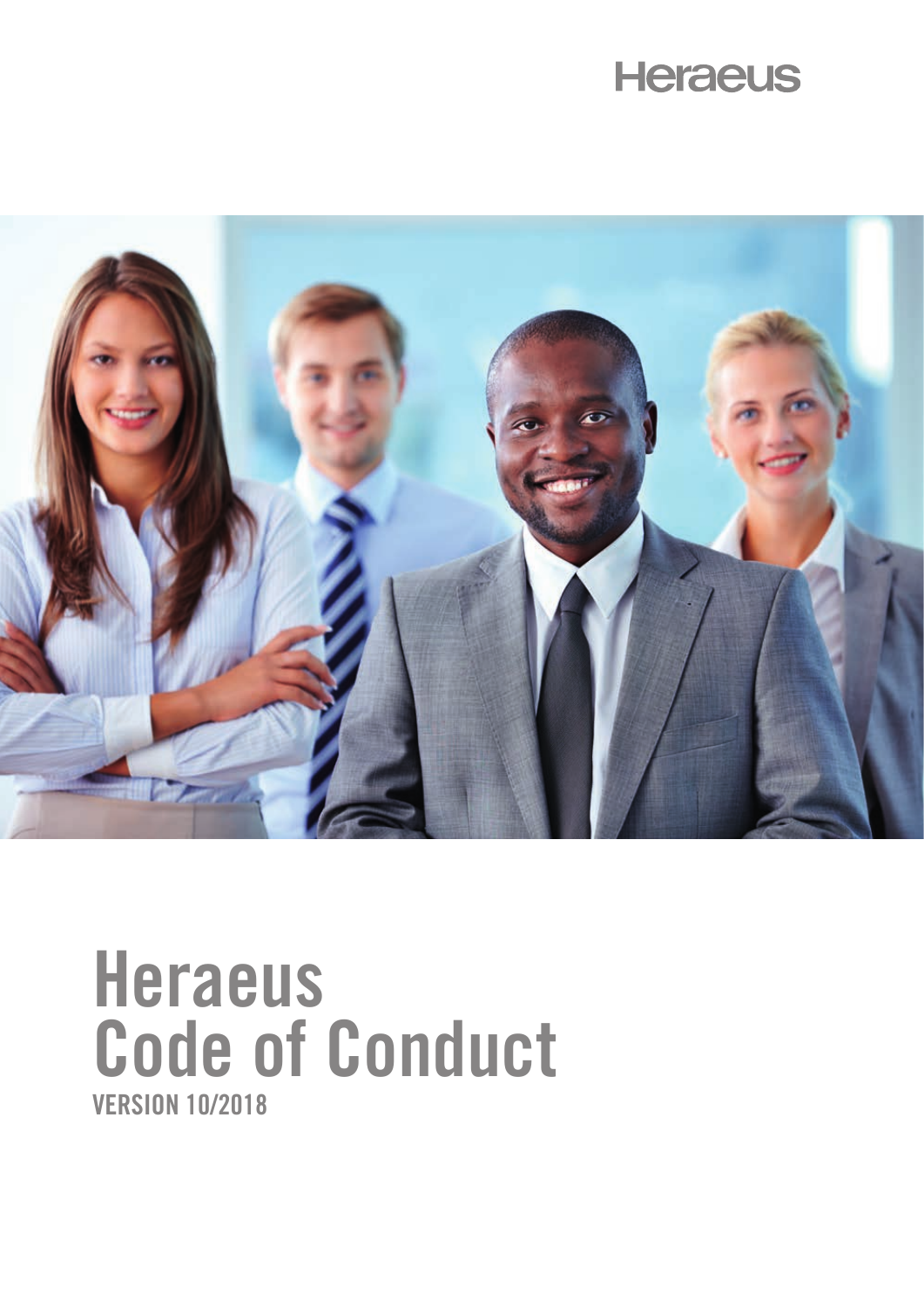# **1. PREAMBLE**

The Heraeus Group ("Heraeus") is a highly-respected, family-owned international company that enjoys an excellent reputation throughout the world. Its operations are governed by this Code of Conduct ("Code"), which is an integral part of our responsibilityconscious management structure. This Code applies to the employees, officers and directors ("Employees") of all Heraeus organizations worldwide. Compliance with the principles described in this Code ensures and preserves our long-term business success.

Furthermore, compliance with all binding statutory requirements at national and international level, with the Universal Declaration of Human Rights and with the regulations of the organizations of which Heraeus is a member, forms the basis of all corporate and business activities at Heraeus.

It is the Employees' responsibility to know and understand the laws and internal rules applicable to their job responsibilities, to comply with the letter and spirit of these laws and rules and to perform their activities in an ethical manner. Furthermore, Heraeus expects its Employees to critically examine if their behavior could be considered as unethical or harmful to the reputation of Heraeus.

Failure to comply with this Code will not be tolerated and may result in appropriate disciplinary action by the employer.

## **2. ENSURING FAIR COMPETITION**

Heraeus expects its Employees to comply with the applicable laws for the protection of fair and open competition. The applicable statutory provisions generally prohibit agreements with competitors on prices and conditions, agreements with competitors for the purpose of market or customer allocation, concerted actions with competitors with respect to prices, conditions, markets or customers, as well as unfair practices. As a general rule, the exchange of sensitive market information, in particular strategic information, with competitors is also prohibited.

## **3. THE FIGHT AGAINST CORRUPTION**

Heraeus is convinced of the quality of its products and services and of the performance and skills of its Employees. Heraeus strictly prohibits all forms of direct or indirect bribery of business partners and public officers. Consultants and distributors must not be taken advantage of for granting undue favors to business partners or public officers.

The Guideline for the Prevention of Bribery in Commercial Transactions and the Guideline for the Conclusion of Consultancy and Distribution Agreements contain principles for the granting of business courtesies and the conclusion of consultancy and distribution agreements which all Employees must observe. Heraeus Medical Employees must observe supplementary rules when dealing with doctors and hospitals which are laid down in the Heraeus Medical Code of Conduct.

Employees of Heraeus are prohibited from demanding or receiving business courtesies or from accepting the promise of such business courtesies as consideration for the purchase of products or services. The Guideline for the Procurement of Products and Services contains rules of conduct for the acceptance of business courtesies from business partners.

#### **4. THE FIGHT AGAINST MONEY LAUNDERING AND TERRORISM FINANCING**

Compliance with the national and international provisions on the prevention of money laundering and terrorism financing and the responsible handling of precious metals throughout the entire supply chain (upstream and downstream) are of high importance for Heraeus. Heraeus has issued the Guideline for the Prevention of Money Laundering as well as the Sustainable Sourcing Guideline which set standards for the selection and monitoring of customers. Heraeus regularly engages auditors to confirm Heraeus' compliance with the standards laid down in the London Bullion Market Association Responsible Gold Guidance.

Heraeus is determined to prevent itself from being exploited for illegal purposes, in particular for money laundering, criminal tax evasion or any other fiscal offenses. Heraeus has established adequate standards and processes to reduce the risk of exploitation for illegal purposes and to provide appropriate training and support to its Employees.

## **5. AVOIDANCE OF CONFLICTS OF INTEREST**

All Employees have an obligation to act in the best interests of Heraeus. Employees should avoid any activity, interest, or association outside of Heraeus that could impair their ability to perform work objectively and effectively or that could give the appearance of interfering with their responsibilities performed on behalf of Heraeus or its clients. Employees must reveal existing or potential conflicts of interest to their supervisors, the relevant HR department or the responsible Compliance Officer.

Secondary employment at companies of competitors, customers or suppliers, as well as financial investments in such companies which exceed a limit of one percent (1%) are subject to the express written consent of the Group Management Board. Financial investments (greater than 1%) by close family members must be notified to the Group Management Board.

Favoritism to specific business partners undertaken for the furtherance of private interests, in particular favoritism to family members, is prohibited. Even the appearance of favoritism for the furtherance of private interests must be avoided.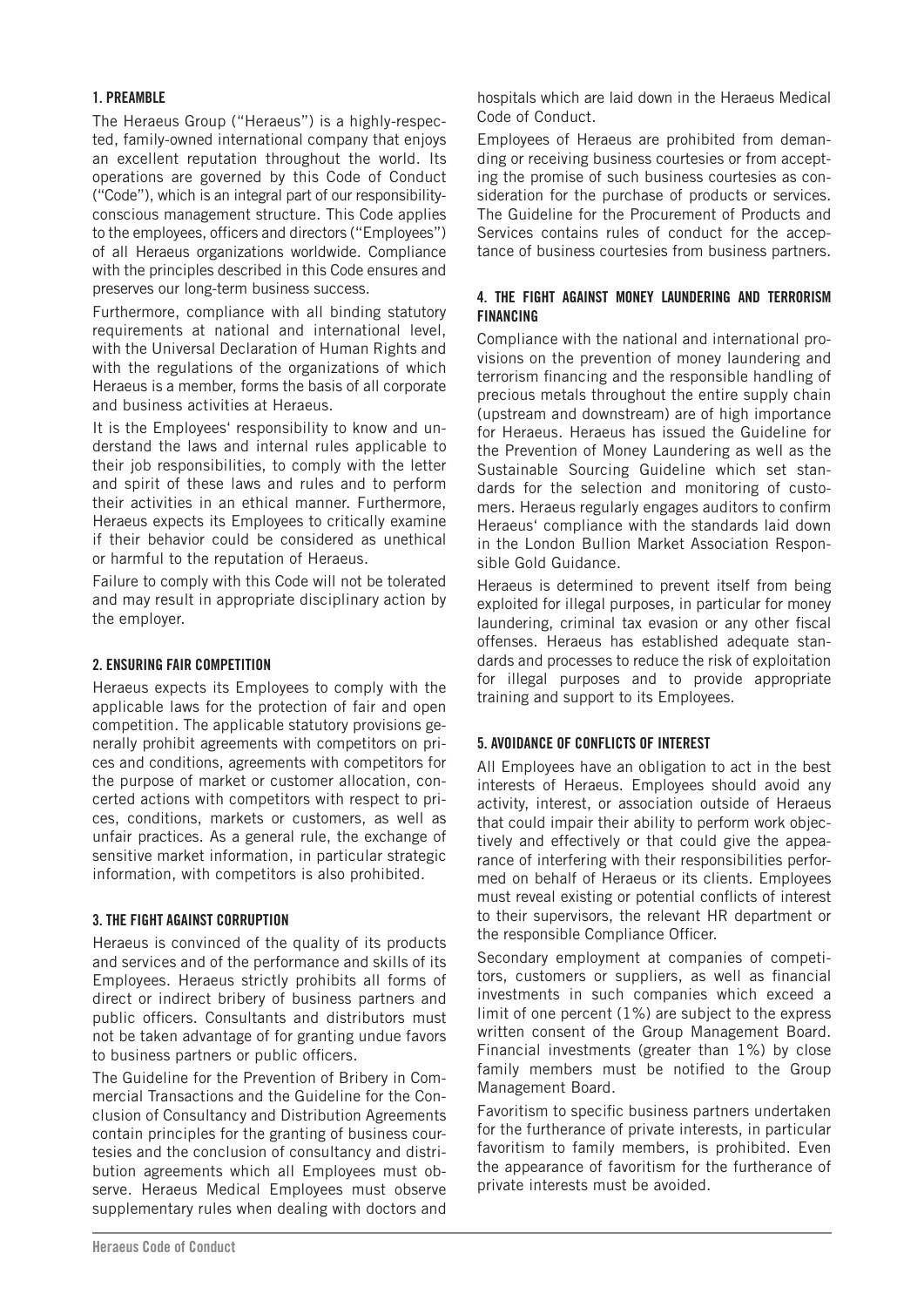#### **6. COMPLIANCE WITH THE BASIC PRINCIPLES OF NATIONAL AND INTERNATIONAL TRADE**

Heraeus adheres to all national, multinational and supranational foreign trade regulations. All Employees are obligated to adhere in particular to the applicable export and import prohibitions, official approval requirements as well as the applicable duty and tax requirements.

# **7. HUMAN RIGHTS**

Heraeus guarantees the observance of universally recognized human rights and has issued the Heraeus Human Rights Policy which supplements this Code.

Heraeus also expects its suppliers to ensure safe and fair working conditions. Suppliers are selected and monitored in accordance with the provisions of the Heraeus Sustainable Sourcing Guideline.

Heraeus is committed to protecting its Employees and to creating and maintaining a safe and attractive work environment for its Employees. Heraeus seeks to provide fair remuneration and reasonable working hours to its Employees in each country, and rejects all forms of forced labor and child labor.

Heraeus reasonably ensures that tantalum, tin, tungsten and gold contained in the products manufactured by Heraeus do not directly or indirectly finance or benefit armed groups that are perpetrators of serious human right abuses in the Democratic Republic of the Congo or any adjoining country. Heraeus exercises due diligence with respect to determining the source and chain of custody of these minerals and makes its due diligence measures available to customers upon request.

## **8. CREATING AND MAINTAINING SAFE WORKING CONDITIONS**

Heraeus seeks to preserve and promote the health of its Employees and therefore aims at maintaining a high level of occupational safety at all Heraeus production locations. Heraeus expects its Employees, especially its executives, to be committed to ensuring occupational safety at all times.

# **9. PROTECTION OF COMPANY ASSETS**

The commercial success of Heraeus is based on the innovative ability of its Employees and the knowledge acquired over many decades.

Proprietary and confidential information generated and gathered in connection with our business operations is a valuable asset. All Employees are required to ensure that business or trade secrets of Heraeus and of its business partners do not become known outside of Heraeus. The unauthorized disclosure of business or trade secrets to third parties or their unauthorized use for personal purposes is not permitted.

Heraeus expects its Employees to treat the assets of Heraeus responsibly, and to make commercially sound business decisions on the basis of risk-benefit analyses. This also includes the careful verification of the integrity of Heraeus business partners and the private individuals who support the business partners' companies. Heraeus also places great value on the integrity of its Employees. Depending on the type of business and an Employee's work location or function, it may be necessary to review the Employee's financial situation and personal integrity.

All documents of Heraeus, including in particular financial reports, research reports (external use) and accounting documents and invoices (internal use), must reflect the relevant facts correctly and transparently.

Unless expressly otherwise provided in their employment agreement or authorized by a supervisor, Employees are not permitted to use business resources for personal purposes. In particular, Employees are not allowed to use Heraeus IT systems to view, store, or forward unlawful, offensive or other inappropriate pages or messages.

# **10. ENVIRONMENTAL AND PRODUCT SAFETY; USE OF NATURAL RESOURCES**

Heraeus' activities are based on compliance with the applicable regulatory requirements for environmental protection and workplace safety. Heraeus has established processes and standards for ensuring legal compliance as part of its responsibility management. Heraeus is committed to a respectful treatment of the resources of nature. With its innovative products for environmental protection, Heraeus makes an important contribution to the long-term protection of the foundation of human life. Heraeus regularly publishes Sustainability Reports on the achieved sustainable growth. Heraeus places the highest requirements on the quality and safety of its products over their entire lifecycle.